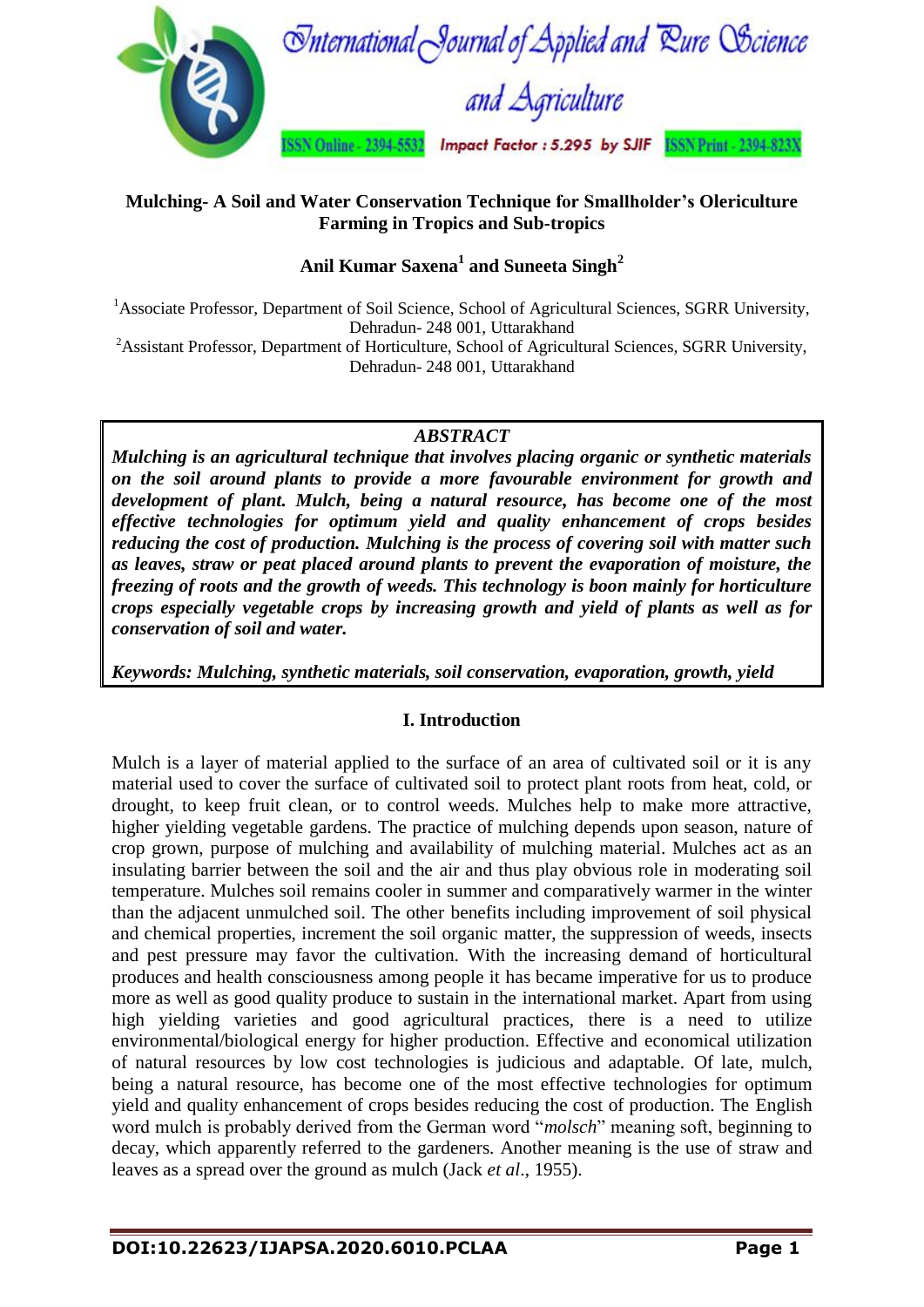## **What is mulching?**

It is a protective covering usually of organic matter such as leaves, straw or peat placed around plants to prevent the evaporation of moisture, the freezing of roots and the growth of weeds.

OR

Mulches are loose covering or sheets of material placed on the surface of cultivated soil. Mulches can be applied to bare soil or cover the surface of compost in containers.

OR

Mulching can also be defined as the process of covering soil around the plant root area with a view to insulate the plant and its root from the effect of extreme fluctuations.

| <b>Function</b>              | <b>Action</b>                                                   |  |  |  |
|------------------------------|-----------------------------------------------------------------|--|--|--|
| <b>Moisture Conservation</b> | Evaporation is suppressed and infiltration of water is enhanced |  |  |  |
|                              | by layer of mulch                                               |  |  |  |
| <b>Soil Temperature</b>      | Heat transfer from solar radiation is reduced in summer, roots  |  |  |  |
|                              | may be protected from cold air temperature in winter            |  |  |  |
| <b>Weed control</b>          | The mulch layer is too thick or impenetrable for weed seedling  |  |  |  |
|                              | to emerge.                                                      |  |  |  |
| <b>Control Erosion</b>       | Water movement across the rough surface of mulch is slowed      |  |  |  |
|                              | and infiltration is increased.                                  |  |  |  |
| <b>Disease control</b>       | Mulch is a protective layer between soil and plant preventing   |  |  |  |
|                              | soil borne disease transmission to plants, keeping produce off  |  |  |  |
|                              | soil or suppressing disease growth in soil.                     |  |  |  |
| <b>Insect-pest control</b>   | Mulch act as barrier to insect keeping adults from entering the |  |  |  |
|                              | soil and laying eggs                                            |  |  |  |

#### **Important functions and Action of mulch**

## **Advantages of mulching**

Mulching is extremely advantageous for number of reasons-

1. It helps in conserving moisture by reducing the amount of soil water loss through evaporation and reduces the need of frequent watering.

2. It prevents/reduces the soil erosion and compaction from heavy rains and aid in water penetration rate.

3. It maintains a more even soil temperature. They act as insulators, keeping the soil warmer during cooler weather and cooler during warm months of the year.

4. It helps in preventing/minimizing the weed growth and lessening the amount of herbicide requirement.

5. It creates ideal environment for earthworms and other beneficial soil microorganisms.

6. It improves soil texture and organic matter helps in making the soil friable.

7. It helps in increasing root growth of the plant.

8. It significantly improves stand establishment of many vegetable crops.

9. It is cheaper and safer technique and involves no phytotoxicity or herbicide residue.

10. Mulching prevents root/tuber crops such as potatoes, radishes etc. from turning green.

11. Reduction in fertilizer losses, especially flood and furrow irrigation techniques tend to leach nitrogen and other water soluble nutrients below the root zone. Since plastic mulch techniques generally include drip irrigation, nutrient loss is kept to a minimum. Nutrients can be injected into the drip system and accurately delivered to the root zone as needed.

12. Mulching also control pests and diseases.

13. Farmers can easily adopt mulching and get benefits.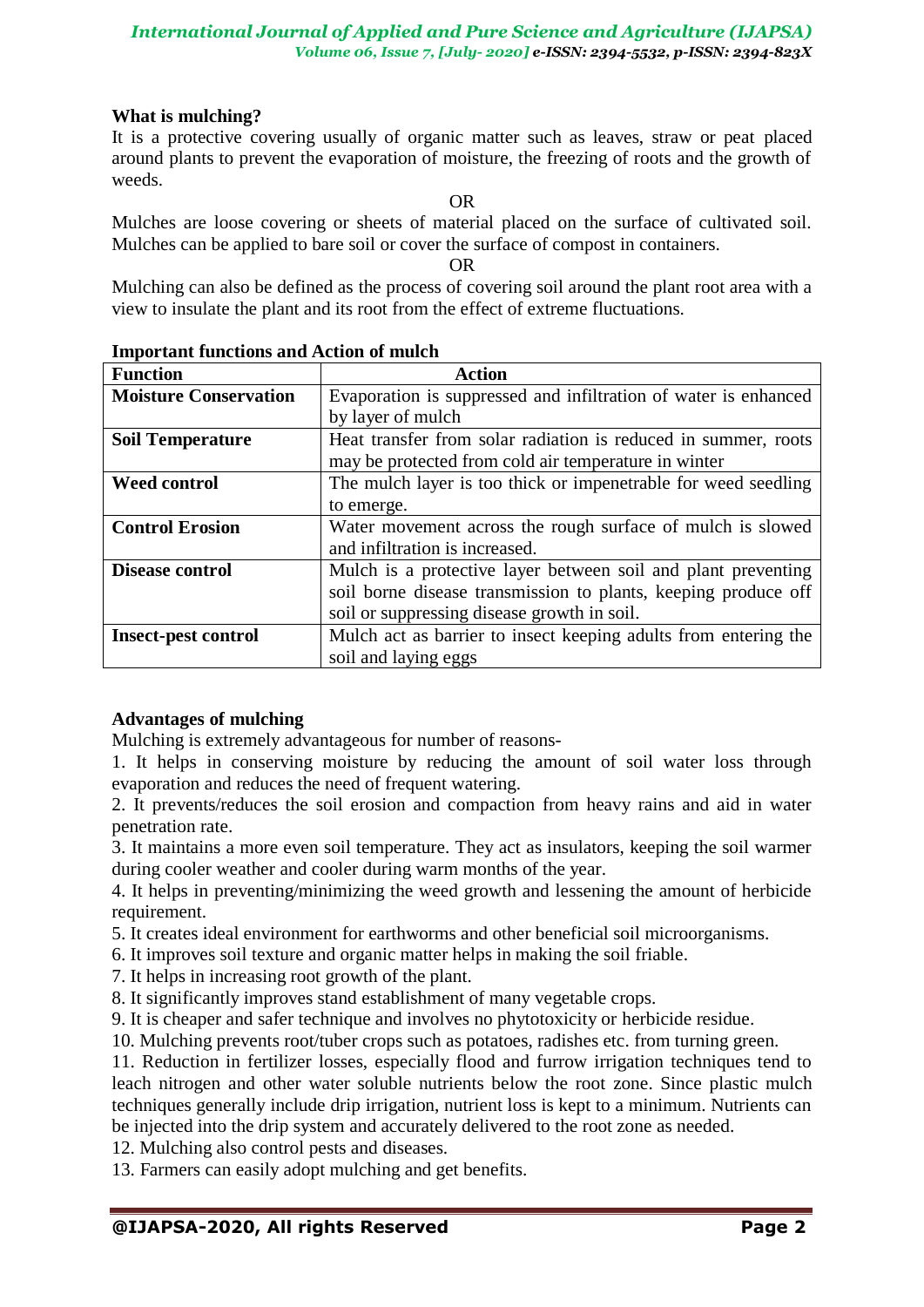## **Disadvantages of mulching**

1. Limited availability of mulch material like husk, hay, saw dust etc.

2. Residue mulch is available at certain period only.

3. Difficulties in the removal and disposal of mulch particularly of synthetic mulch.

4. Specialized equipments are required for special operations and add more expenditure in the cost.

5. Mulch if applied too thickly nay hinder seedling emergence by forming an impermeable barrier.

6. It is labour intensive process and need expertisation and experience.

7. It can introduce (particularly organic mulches) new pests, diseases into the main field when straw, peat, woodchips are used as mulching material along with infected weed seeds.

8. Plastic mulching is not sustainable or environment friendly.

9. Clear plastic mulch promotes weed growth that in turn deprive both soil moisture and nutrients from the crop. This mulch can offer greater soil warming capabilities over black plastic mulch.

10. Carbon rich materials create a risk of N- immobilisation. When organic matter is applied to the soil, the decomposing microbes multiply quickly. For growth, they need nutrients especially nitrogen if applied plant material does not contain sufficient nitrogen, the microorganism takes it from the soil and this nitrogen is fixed temporarily in the microbes and released after some time. During this time, the microbes compete with the plants for nutrient and the crop may suffer from malnutrition. This problem can also arise when straw or grain husks are applied.

## **Types of Mulch/Mulching Materials**

*There are many types of mulching materials, but they can be divided into two general categories:*

- 1. Living Mulch- Cover crops (generally legumes)
- 2. Non-living/Dead mulch: Four types
	- a. Organic mulches (crop residues, compost, FYM)
	- b. Inorganic mulches (Polythene sheet)
	- c. Synthetic mulches (Polythene film, Polyester sheet, Latex and starch resin spray)
	- d. Soil and Dust mulch

#### **II. Some important mulch materials**

#### **A. Living mulch**

Live mulch is a living cover of a crop. Usually a legume crop is the best choice for live mulch. It is practiced in fruit and plantation crops. Intercrop having good weed smothering ability can also be introduced in a inter-rows of an economic crop (Pullaro *et. al*., 2016).

## **B. Organic mulches**

These are those derived from plant and animal materials. Organic mulch properly utilized can perform all the benefits of any mulch with the possible exception of early season soil warming. However, natural mulch materials are often not available in adequate quantities for commercial operations or must be applied to the place of use. Natural materials are not easily spread on growing crops and require considerable hand labour. Organic mulches has three important role like-

- a. It conserves moisture.
- b. Capable to weed smothering.
- c. Possible to nutrient enrichment

Organic mulches consist of organic plant and/or animal residue or by-products. They are generally spread over the ground surface around established plants or over the entire growing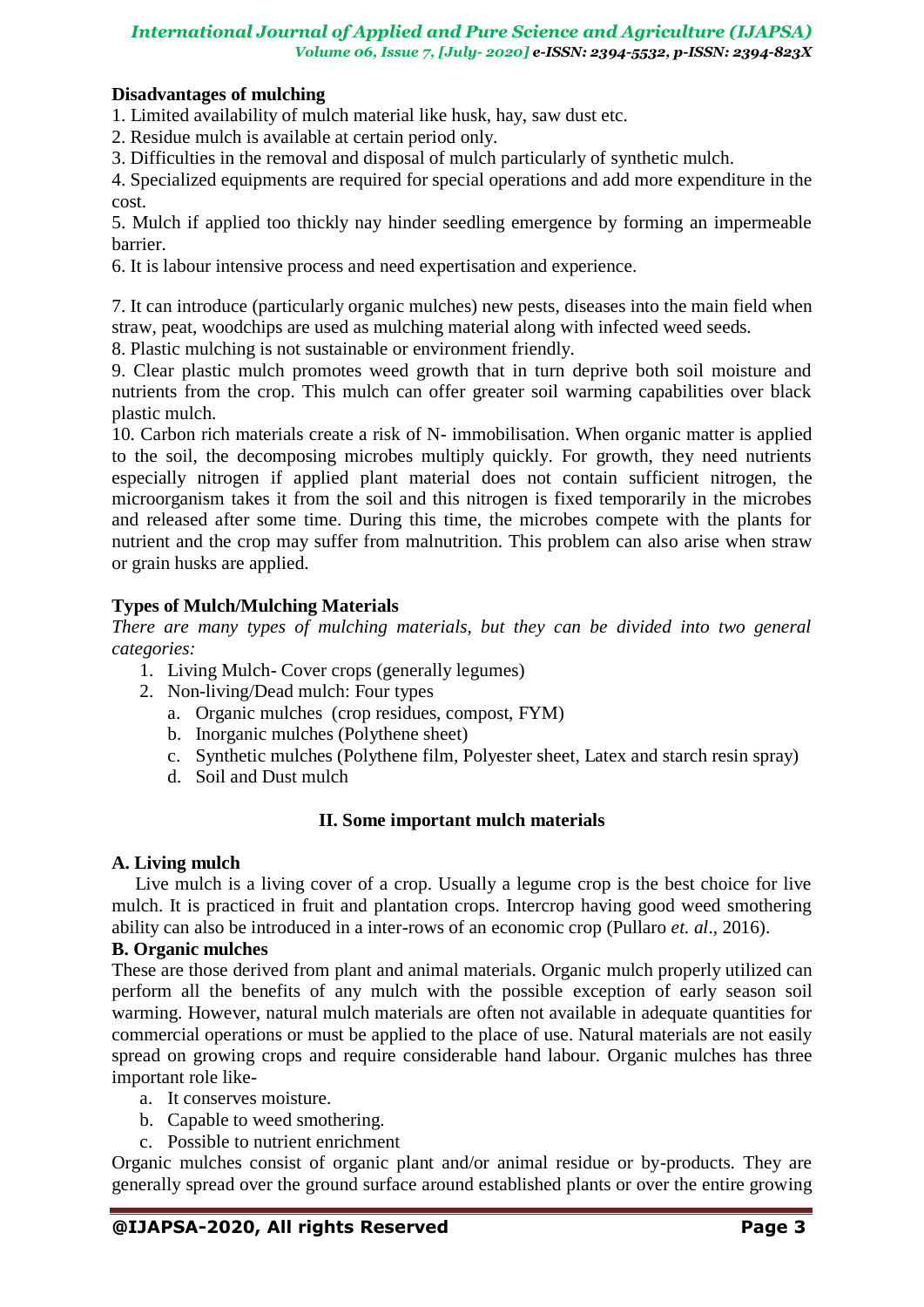area in a layer 2 to 5 inches deep. Organic mulch applied immediately after a final cultivation often suppresses later emerging weeds until the crop has passed through its minimum weedfree period. Organic mulches generally lower soil temperatures and conserve soil moisture by slowing evaporation while allowing rainfall to penetrate. Normally, organic mulch is left in the field after harvest and, as it breaks down, it helps build soil organic matter.

*Commonly available organic mulches include:*

**Leaves:** Leaves from deciduous trees, which drop their foliage in the autumn/fall. They tend to be dry and blow around in the wind, so are often chopped or shredded before application. As they decompose they adhere to each other but also allow water and moisture to seep down to the soil surface.

**Grass clippings:** Grass clipping make excellent mulch for the vegetable garden. Apply fresh clipping in thin layers and allow each layer to dry before adding more. The clippings quickly dry down and additional layers can be added weekly. A few layers will stop weed seed germination. Do not place fresh clipping in thick piles, as they will mat, reducing water and air infiltration stink and may become hydrophobic. Do not use clipping from lawns that have been treated with herbicides or other pesticides in the past month. A couple of sheets of newspaper may be used under the clipping to help control weeds.

**Peat moss:** Peat moss or sphagnum peat is long lasting popular as mulch. When wetted and dried, it can form a dense crust that does not allow water to soak in. When dry it can also burn, producing a smouldering fire. It is sometimes mixed with pine needles to produce mulch that is friable. It can also lower the pH of the soil surface, making it useful as mulch under acid loving plants.

**Wood chips:** Wood chips are a byproduct of the pruning of trees by arborists, utilities and parks, they are used to dispose of bulky waste. Tree branches and large stems are rather coarse after chipping and tend to be used as mulch at least three inches thick. The chips are used to conserve soil moisture, moderate soil temperature and suppress weed growth. The decay of freshly produced chips from recently living woody plants, consumes nitrate, this is often off set with a light application of a high-nitrate fertilizer. Wood chips are most often used under trees and shrubs. When used around soft stemmed plants, an unmulched zone is left around the plant stems to prevent stem rot or other possible diseases. They are often used to mulch trails, because they are readily produced with little additional cost outside of the normal disposal cost of tree maintenance. Wood chips come in various colours.

**Bark chips:** Bark chips of various grades are produced from the outer corky bark layer of timber trees. Sizes vary from thin shredded strands to large coarse blocks. The finer types are very attractive but have a large exposed surface area that leads to quicker decay. Layers two or three inches deep are usually used, bark is relativity inert and its decay does not demand soil nitrates. Bark chips are also available in various colours.

**Straw mulch/field hay:** Straw mulch or field hay are light weight and normally sold in compressed bales. They have an unkempt look and are used in vegetable gardens and as a winter covering. They are biodegradable and neutral in pH. They have good moisture retention and weed controlling properties but also are more likely to be contaminated with weed seeds. Straw mulch is also available in various colours. Weed free (seed free) straw makes excellent mulch for potatoes (Johnson *et. al.*, 2004). The straw protects tubers growing near the surface from sunlight, so the potato plants do not have to be mounded. (When a potato tuber is exposed to sunlight, it turns green, becoming mildly poisonous.)

**Cardboard / newspaper:** Cardboard or newspaper can be used as mulch. These are best used as a base layer upon which heavier mulch such as compost is placed to prevent the lighter cardboard/newspaper layer from blowing away. By incorporating a layer of cardboard/newspaper into mulch, the quantity of heavier mulch can be reduced, whilst improving the weed suppressant and moisture retaining properties of the mulch. However, additional labour is expended when planting through a mulch containing a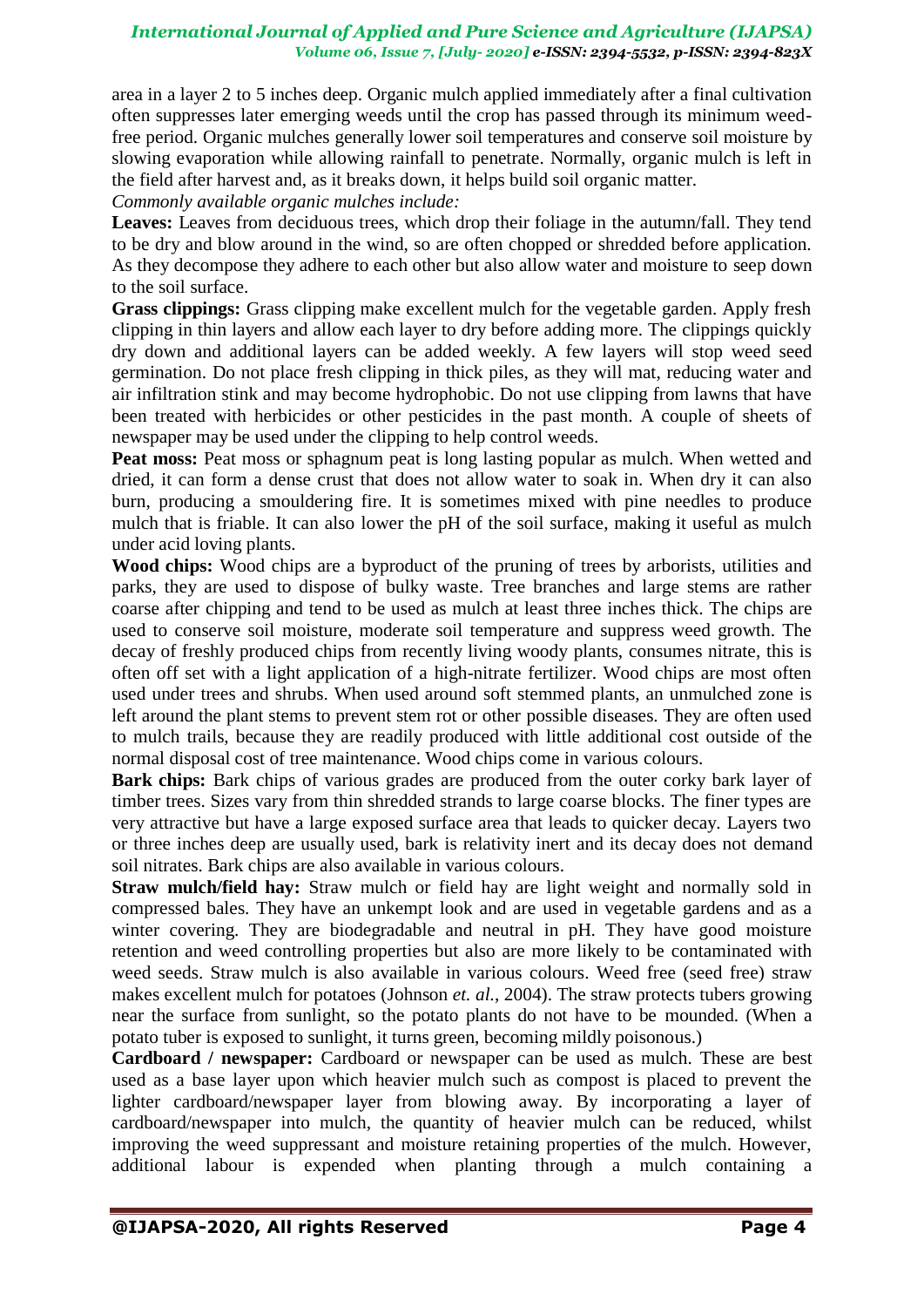cardboard/newspaper layer, as holes must be cut for each plant. Sowing seed through mulches containing a cardboard/newspaper layer is impractical. Application of newspaper mulch in windy weather can be facilitated by briefly pre-soaking the newspaper in water to increase its weight.

**Composted sawdust:** Some organic mulches require changes in methods of garden fertilization. Sawdust, wood shavings, and ground corncobs are low in nitrogen. As they decompose, nitrogen is drawn from the soil, causing a shortage of nitrogen in the mulched vegetables. When it is time to side-dress, pull the mulch back from plants and apply fertilizer to the soil surface. With sawdust, compost, or bark, apply fertilizer to the mulch surface and water it in.

**Compost:** A few growers use compost as mulch, although the quantities required for effective weed suppression may not be economically feasible. Fully composted materials are used to avoid possible phytotoxicity problems. Materials that are free of seeds are ideally used, to prevent weeds introduced by the mulch.

**Onion/Garlic scale:** Onion and garlic scales are also used as mulch.

**Other organic residues:** Crop residues- especially like rice husk, cotton gin waste, groundnut hulls are used as mulch.

**Living Mulch**: Using cover crops as living mulch is a relatively recent management strategy that is currently being refined and evaluated in a wide range of vegetable. It is interplant or under sown with a main crop, and intended to serve the function of mulch, such as weed suppression and regulation of soil temperature. Examples of living much can be Velvet Bean, Su-babool, Barnyard grass, White Clover, Ryegrass, etc.

## **C. Inorganic mulches**

Generally polythene mulches which are different in colour may affect the temperature below and above the mulch through the absorption, transmission and reflection of solar energy. This affects the micro environment surroundings the plant. The degree of contact between the mulch and the soil also affects soil warming. The better contact the mulch has with the soil, the more effective the warming properties of the mulch (Lamont, 1999). Now a day's LDPE and LLDPE plastic films are commonly used for mulching. LLDPE black colour mulch film is most popular, owing to the twin properties of down gauging and better puncture availability.

## **D. Synthetic mulches**

It includes polythene film, polyester sheet, Latex and starch resin spray. Mulches-latex and starch resin mulch technique may eliminate polythene from the solarisation process (Parker and Riches, 1993). The spray already approached the effectiveness of polythene film when applied to soil. It performs well in sandy loam soil than in clay loam soil due to less cracking of sandy soil. However, repeated applications of the spray mulch on the soil may reduce loss of moisture or heat from the treated soil and prove more effective than its single application. They are cost effective and biodegradable (Parker and Riches, 1993). Synthetic mulches has mainly dual role like Weed control and Moisture conservation.

Synthetic mulch like black polyethylene film is most widely used as plastic mulch. It is widely available, relatively inexpensive, and comes in various widths and lengths. Plastic mulch is laid on a prepared seedbed just before transplanting or seeding a vegetable crop through holes or slits cut into the mulch. Plastic mulches are springtime mulches. They help warm the soil, permitting early planting, promote rapid growth, provide for early harvest and provide weed control. Plastic mulches reduce loss of soil moisture and protect vegetable plant fruit and leaves from soil-borne diseases. Warm-season vegetables like cucumbers, melons, squash, tomatoes, peppers, and eggplant grow better and produce more when grown on black plastic mulch than when grown on bare soil. Transplants can be set through plastic mulch by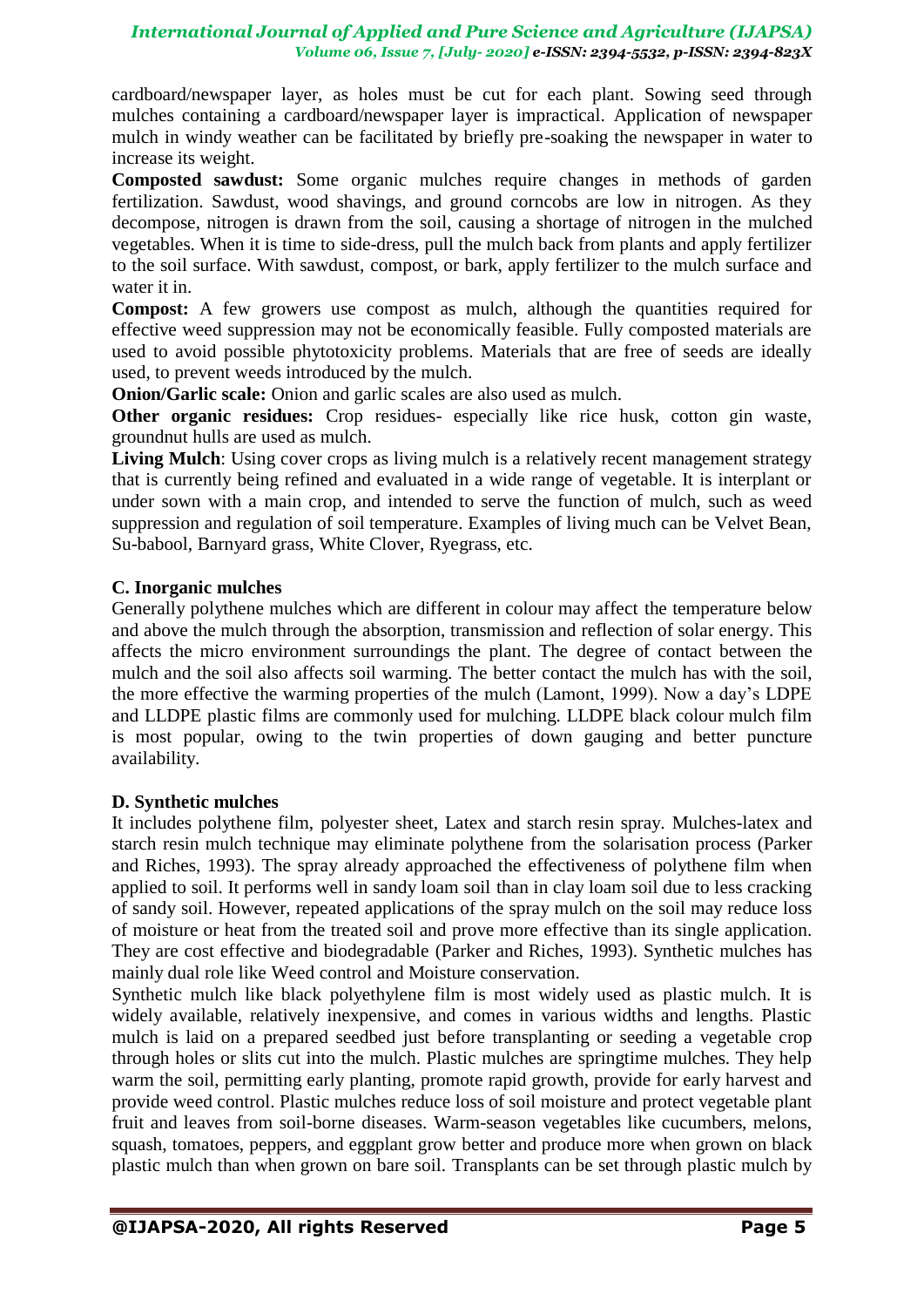cutting holes with a sharpened bulb planter. Use the same tool to plant seeds of widely spaced vegetables like squash and melons. While frequently used with warm-season vegetables, it can be used with cool-season vegetables like cabbage, broccoli, and cauliflower to promote early growth. It is not used with vegetables that are closely spaced in the rows.

## **E. Soil/ dust mulch**

These are effective in improving soil moisture conservation and water use efficiency. Organic mulch moderates the temperature of underlying soil, dust mulch do not possess the same ability.

## **Areas of Mulch application:** Mulching is mainly employed for-

- 1. Moisture conservation in rainfed areas
- 2. Reduction of irrigation frequency and water saving in irrigated areas
- 3. Soil temperature moderation in greenhouse cultivation
- 4. Soil solarization for control of soil borne diseases
- 5. Reduce the rain impact, prevent soil erosion and maintain soil structure
- 6. In places where high value crops only to be cultivated

#### **Selection of mulch**

It depends upon the specific purpose to be achieved such as weed control, raising of soil temperature or cooling it down, disease control, enhance plant growth etc.

#### **When to Apply Mulch**

Mulches are best applied from mid- to late spring and autumn, when the soil is moist and warm. It is best to avoid applying mulches in winter and early spring as the soil is too cold, and in summer, when it will be dry. They can be applied around new plantings or to established beds and specimen plants. Some commonly used mulched materials along with their practical application are mentioned here as under:

| <b>Mulch material</b> | <b>Thickness of mulching</b> | <b>Remarks</b>                                                               |  |  |  |
|-----------------------|------------------------------|------------------------------------------------------------------------------|--|--|--|
| Compost               | 3-4 inches                   | Improve water retention<br>physical<br>and                                   |  |  |  |
|                       |                              | property of soil                                                             |  |  |  |
| Green leaves          | 3-4 inches                   | Chopped leaves are better                                                    |  |  |  |
| Dry leaves            | 6 inches                     | Chopped leaves are better                                                    |  |  |  |
| Grass clipping        | 2-3 inches                   | Thick layer undergoes rotting. It becomes                                    |  |  |  |
|                       |                              | slimy and smelly.                                                            |  |  |  |
| <b>Bark</b>           | 2-4 inches                   | Good for use around trees and shrubs,<br>smaller chips are convenient to use |  |  |  |
|                       |                              |                                                                              |  |  |  |
| Wood chips            | 2-4 inches                   | Fresh wood chips are vulnerable to termite                                   |  |  |  |
|                       |                              | attack. Mix it with a lot of leaves and its use                              |  |  |  |
|                       |                              | after composting may be beneficial.                                          |  |  |  |
| Newspaper             | $\frac{1}{4}$ inch           | Use text pages of newspaper which are                                        |  |  |  |
|                       |                              | imprinted with black ink only. Colour pages                                  |  |  |  |
|                       |                              | may harm the soil flora and fauna, if                                        |  |  |  |
|                       |                              | composted and used. Use 3-4 sheets together                                  |  |  |  |
|                       |                              | and cover it lightly with grass clipping, and                                |  |  |  |
|                       |                              | other mulch materials, soil may be used to                                   |  |  |  |
|                       |                              | anchor the newspaper.                                                        |  |  |  |
| Onion/Garlic          | 2-3 inches                   | Cover it with soil to anchor                                                 |  |  |  |
| scale                 |                              |                                                                              |  |  |  |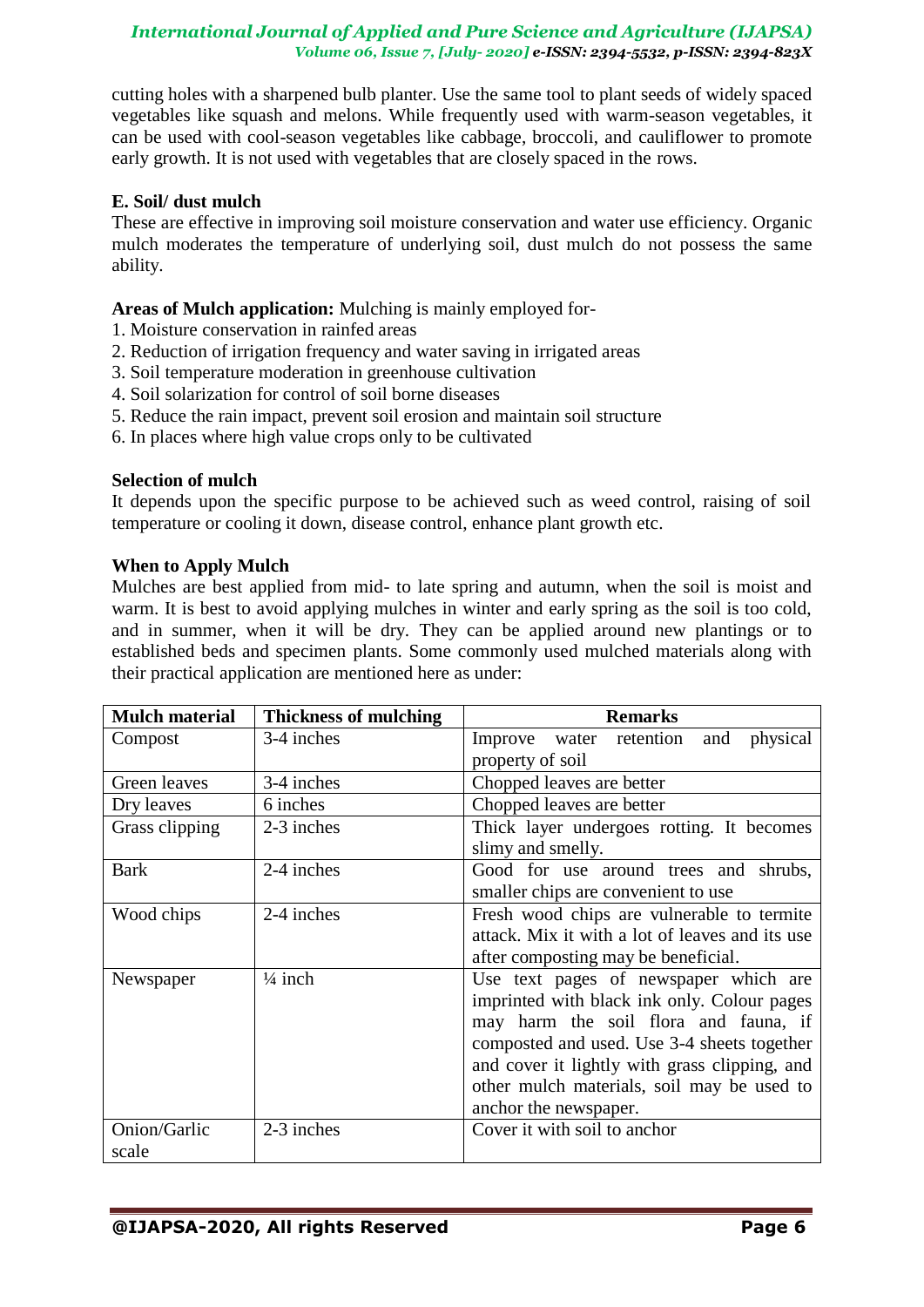## **How to Apply Mulch**

Mulch should be applied little bit away from the plants. Beds and borders can be mulched entirely, taking care not to smother low growing plants or to pile mulches up against the stems of woody plants. Before apply mulch, remove weeds and water thoroughly. To be effective, biodegradable mulches need to be between at least 5 cm (2 inch) and ideally 7.5cm (3 inch) thick. Lay mulches over moist soil, after removing weeds, including their roots, when the soil is not frozen.

*Before laying mulch, the following precaution should be taken in consideration-*

i) It should be laid on a non-windy condition.

ii) The mulch material should be held tight without any crease and laid on the bed.

iii) Borders (10cm) should be anchored inside the soil for about 7-10cm deep in small furrows at an angle of 45º.

iv) The mulch material should be punctured at the required distances as per crop spacing and laid on the bed. The seeds/seedlings should be sown/ transplanted in the holes.

v) Do not use sawdust, wood or bark chips directly in the vegetable garden. Wood takes years to decompose and sawdust can create an imbalance of Nitrogen in the soil. Instead use these mulches in pathways around the garden where they can suppress weed growth.

## **Basic properties of mulch film**

- 1. Air proof so as not to permit any moisture vapour to escape.
- 2. Thermal proof for preservation of temperature and prevention of evaporation
- 3. Durable at least for one crop season

## **Mulching technique in vegetable**

After taking the required length of film for crop, one end of the mulch film is anchored in the soil and the film is unrolled along the length of the row of planting. Apply FYM and fertilizers before mulching. Mulch film is then inserted (4-6") into the soil on all sides to keep it intact. The prepared transplants are planted directly into the hole. Mulches provide an insulation barrier between the soil and air, moderate the soil temperature.

#### **Planting on plastic mulch**

Cut or burn a hole in the mulch and plant the seed or seedling in one operation. Use a sharp tin on a handle to easily cut a hole on tightly laid mulch at the correct spacing and then transplanting is done.

#### **Mulch colour**

A mulch colour affects the temperature below and above the mulch through the absorption, temperature of air around the plant, transmission and reflection of solar energy, Soil salinity (due to lesser quantity of water used and due to reduction in evaporation and prevention of upward movement of water). This affects the micro environment surrounding the plants. The degree of contact between the mulch and the soil also affects the soil warming. The better contact the mulch has with the soil, the more effective the warming properties of the mulch (Lamont, 1999). Different colour mulches having different role which are as follows:

#### **1. Black plastic**

A solid sheet of polyethylene effectively controls annual weeds. The disadvantage of black plastic is that water and oxygen cannot pass through this material. The soil should be moist prior to laying this synthetic mulch. It warms the soil and perennial weeds may be suppressed by black plastic. Black plastic films do not allow the sunlight to pass through on to the soil. Photosynthesis does not take place in the absence of sunlight below black film. Hence, it arrest weed growth. Before lying of plastic mulch, the soil should be moist otherwise it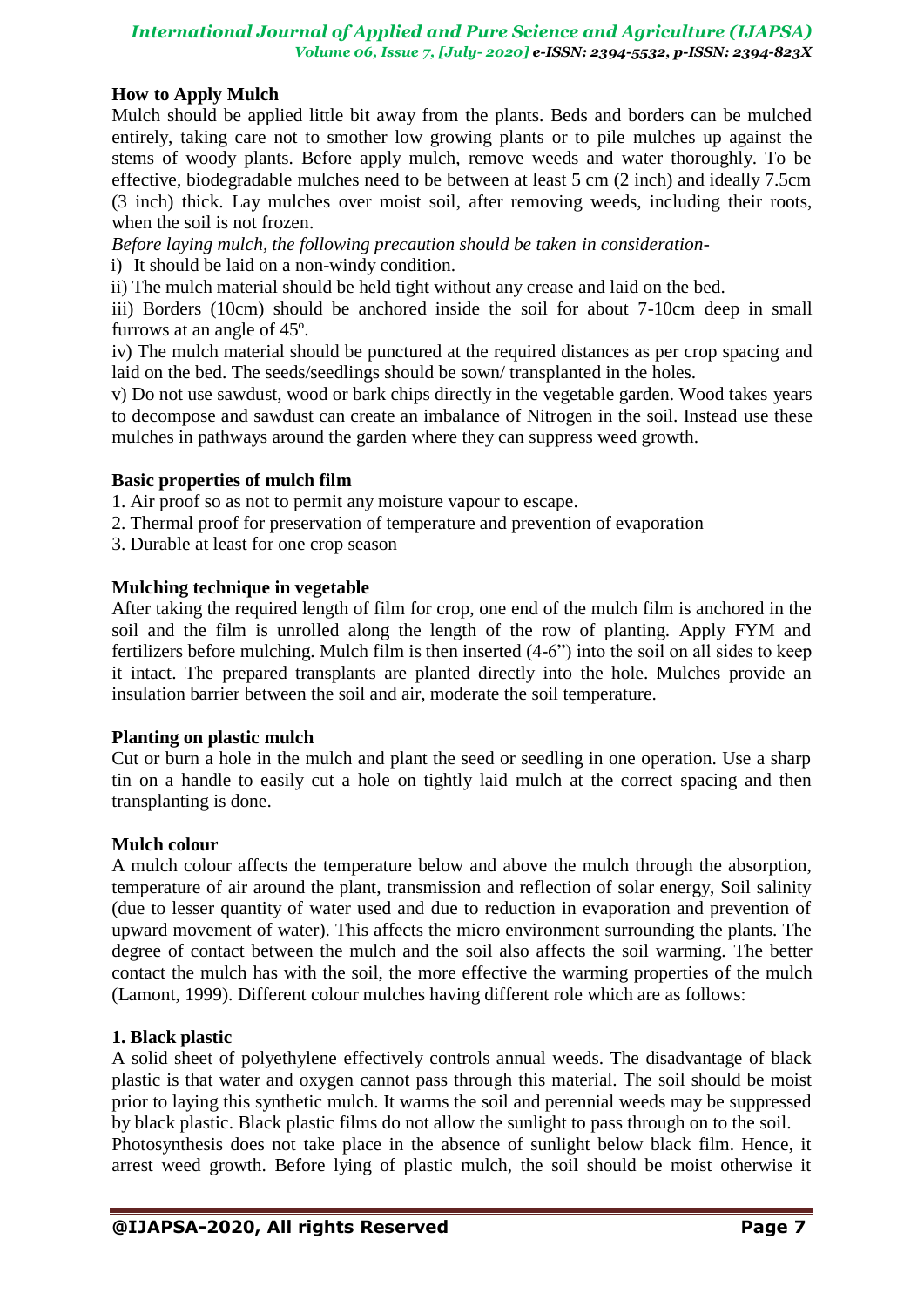warms the soil. All colour of plastic mulch control weed growth except clear plastic. Black, brown, clear plastic warm the soil, whereas white plastic cools the soil. Blue, green and silver plastic also produced greater yield than black plastic.

### 2. **Clear plastic**

This mulch which increases the soil temperature more than black plastic will not able to control weeds since sunlight can reach the soil surface. Soil temperature during the day time under clear plastic can reach 8-14º F higher at the 2" depth and 6-14º F higher at the 4" depth than bare soil at the same depths due to a greater (85-95%) solar radiation transmittance. Clear plastic absorbs very little solar radiation. Water droplets that condense on the underside of clear plastic allow solar light (short wave radiation) in, but block outgoing, long wave infrared radiations (heat). This heat normally is lost to the atmosphere from bare soil. Incoming solar radiation however makes weeds a major problem under clear plastic, unless controlled with a herbicide or fumigant.

#### 3. **White plastic**

Light is reflected back into the atmosphere or the plant canopy from a white plastic mulch, resulting in slightly cooler (-2º F at 1" depth) soil temperature. White plastic mulches can be used to establish crops in the summer when a reduced soil temperature might be beneficial.

## 4. **Silver/aluminium**

Reflective silver or aluminium mulches also give cooler soil temperature. They tend to repel aphids, which can serve as vector for various viral diseases (Lamont *et al.*,1990).

## **5. Red mulch**

According to the Virginia Corporation Extension, crops grown in red plastic produced upto 20% more tomatoes and boasted larger fruit size and weight over those grown in black plastic.

#### **6. Others**

Blue, yellow, orange, grey plastic mulches are also used. The different radiation patterns that are reflected back into the canopies of various crops from these mulches affect the plant growth and development in different ways. Some colours like yellow attract certain insects like green pea aphids and cucumber beetles. Therefore, such mulches might be used in a field to grow catch crops to pull insects away from other crops. Blue coloured mulches have been shown to increase honeydew yield.

| <b>Thickness</b> |       |       | Area covered | Weight              |
|------------------|-------|-------|--------------|---------------------|
| <b>Micro</b>     | Gauge | Mm    | $(m_2/kg)$   | (g/m <sub>2</sub> ) |
|                  | 28    | 0.007 | 144          | 6.9                 |
| 20               | 80    | 0.02  | 54           | 18.4                |
| 25               | 100   | 0.025 | 42           | 23                  |
| 40               | 160   | 0.04  | 26           | 38                  |
| 50               | 200   | 0.05  | 21           | 46                  |

#### **Calculation of mulch film requirement**

#### **Precautions taken during Mulch Laying**

1. Do not stretch the film very tightly. It should be loose enough to overcome the expansion and shrinkage conditions caused by temperature and the impacts of cultural operation.